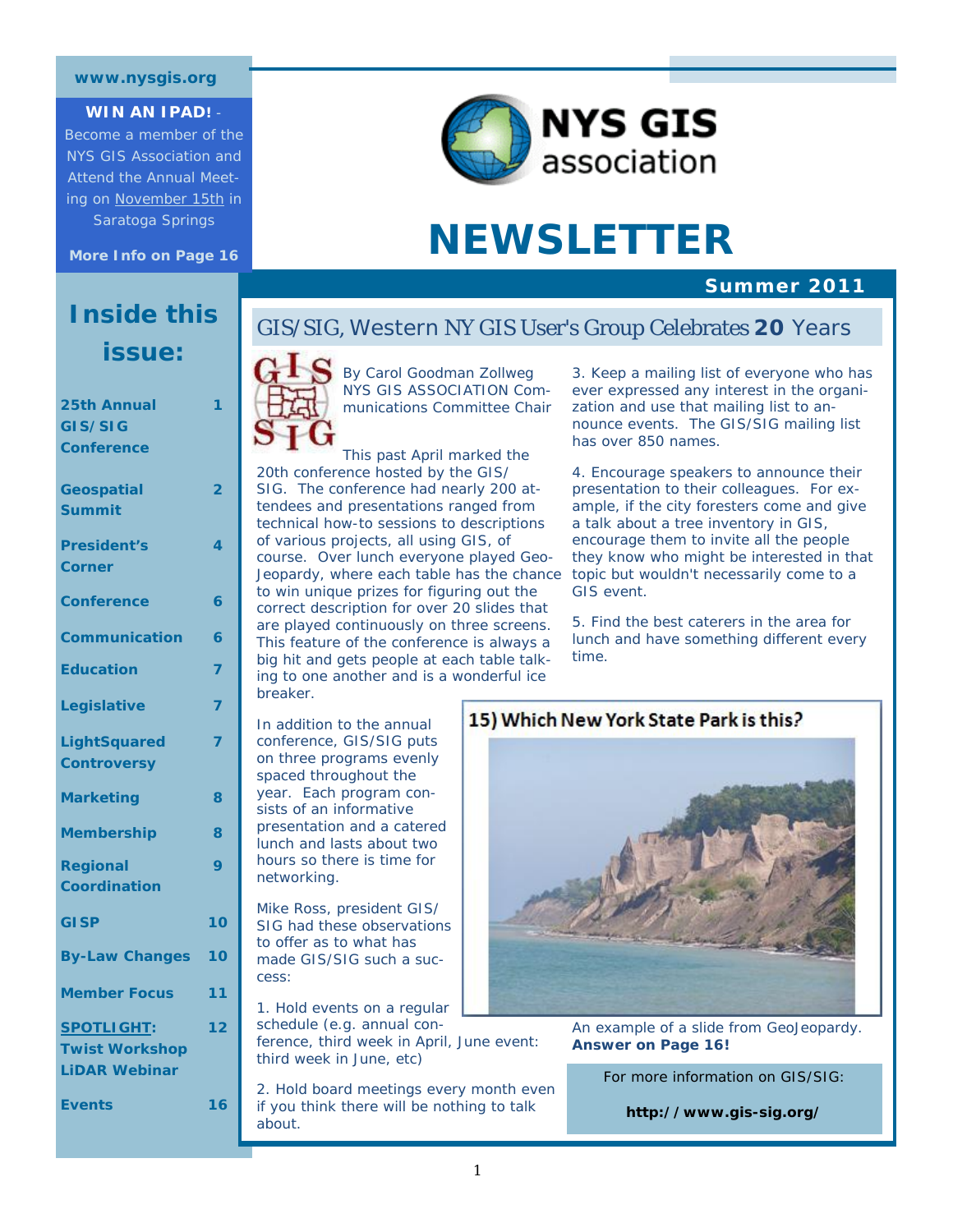# **GEOSPATIAL SUMMIT**

# **Why 2011 Summit a Great Success!**

**This year's NYS GeoSpatial Summit proved to be rous-**<br>**Ing success!** Hold at the beautiful Welch Allyn Lodge is night before which included wine tasting sponsored by  $\frac{1}{2}$   $\frac{1}{2}$   $\frac{1}{2}$   $\frac{1}{2}$   $\frac{1}{2}$   $\frac{1}{2}$   $\frac{1}{2}$   $\frac{1}{2}$   $\frac{1}{2}$   $\frac{1}{2}$   $\frac{1}{2}$   $\frac{1}{2}$   $\frac{1}{2}$   $\frac{1}{2}$   $\frac{1}{2}$   $\frac{1}{2}$   $\frac{1}{2}$   $\frac{1}{2}$   $\frac{1}{2}$   $\frac{1}{2}$   $\frac{1}{2}$   $\frac{1}{2}$  ing success! Held at the beautiful, Welch-Allyn Lodge in Skaneateles, the event opened with a reception the

statewide **Anyelas Vineyards** [\(http://](http://www.anyelasvineyards.com/) <u>[www.anyelasvineyards.com](http://www.anyelasvineyards.com/)</u>), music by <mark>Loren Barrigar</mark>



[\(http://www.lorenbarrigar.com/](http://www.lorenbarrigar.com/)), and an interactive session led by Learon Dalby, former president of the geospatial community in New York. National States Geographic Information Council on emerging geospatial topics facing the country and the



The next day's speakers included: **Adena Schutzberg** of Directions Magazine, **Max Baber** from US Geospatial Intelligence Foundation, **Alyssa Wright** of OpenGeo, **Kyle Schmackpfeffer**  from ITT Geospatial Systems, **Nicholas de Monchaux** from UC Berkeley, and **Mike Dobson** of TeleMapics LLC. Adena started the day rolling by

leading the 133 attendees through a series of questions on Location Based Services (LBS) and using the answers provided to give each of the attendees to a greater understanding of LBS as well as the real rationale for its growing popularity in the private sector. Mike Dobson closed the presentations by providing his perpresentation is available at (<http://nysgis.org/pages/events.aspx>). The final panel discussion raised some very interesting ideas for the attendees to think about on their way home! spective on the real facts about crowd sourced data and the best model to use to take advantage of it (the

The Association wishes to thank the NYS Office of Cyber Security for co-hosting this event. It also wishes to thank the United States Geospatial Intelligence Foundation (USGIF) for providing a grant to the Association to insure the Summit's success. In addition, the Association would like to thank each of the Summit's sponsors and underwriters (see inset to the right).



Finally, the Association wishes to thank each of the Summit Committee members for all their fantastic ideas and tireless work that they put into this year's Summit to make it a success!

# Sponsors:

**Reception** – Pictometry and Cedra;

**Lunch** – Esri and Bergmann Associates; and

**Breakfast & Breaks** – Wendel, AppGeo and TomTom.

**Summit Underwriters** - Buffalo Computer Graphics, C.T. Male, Fountains Spatial, GIS SIG, MRB Group, Oswald Associates, and Waypoint Technology Group.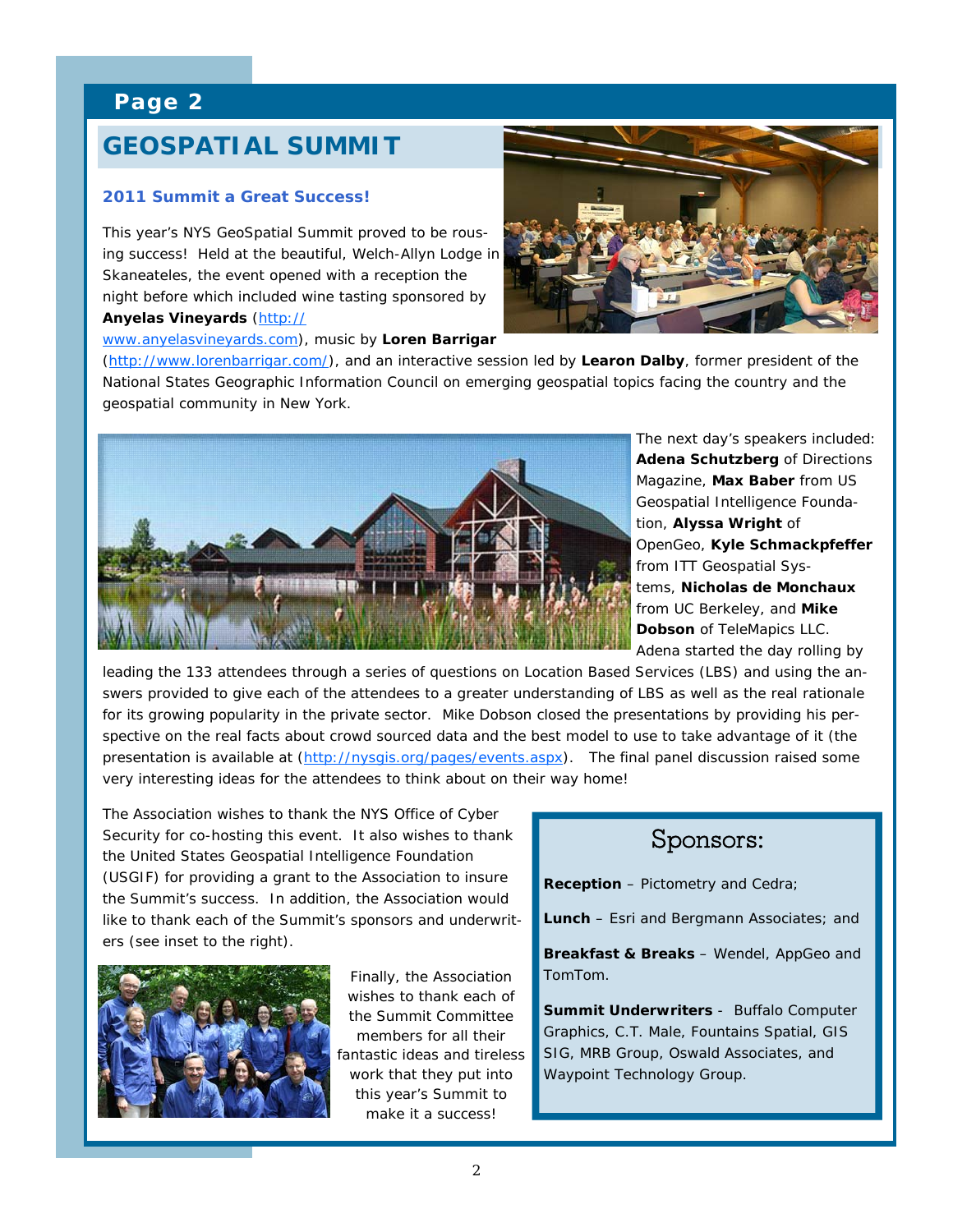







The GeoSpatial Summit is a great event; 2011 was even better than last year. The speakers are very high quality and the topics are intriguing. Plus it's a great opportunity to network with your colleagues." – Kate Buss, GISP

"Highlight of GeoSpatial Summit 2011 is meeting the speakers and hearing their presentations. All great folks with lots of insights." - Don Meltz, Stockport, NY

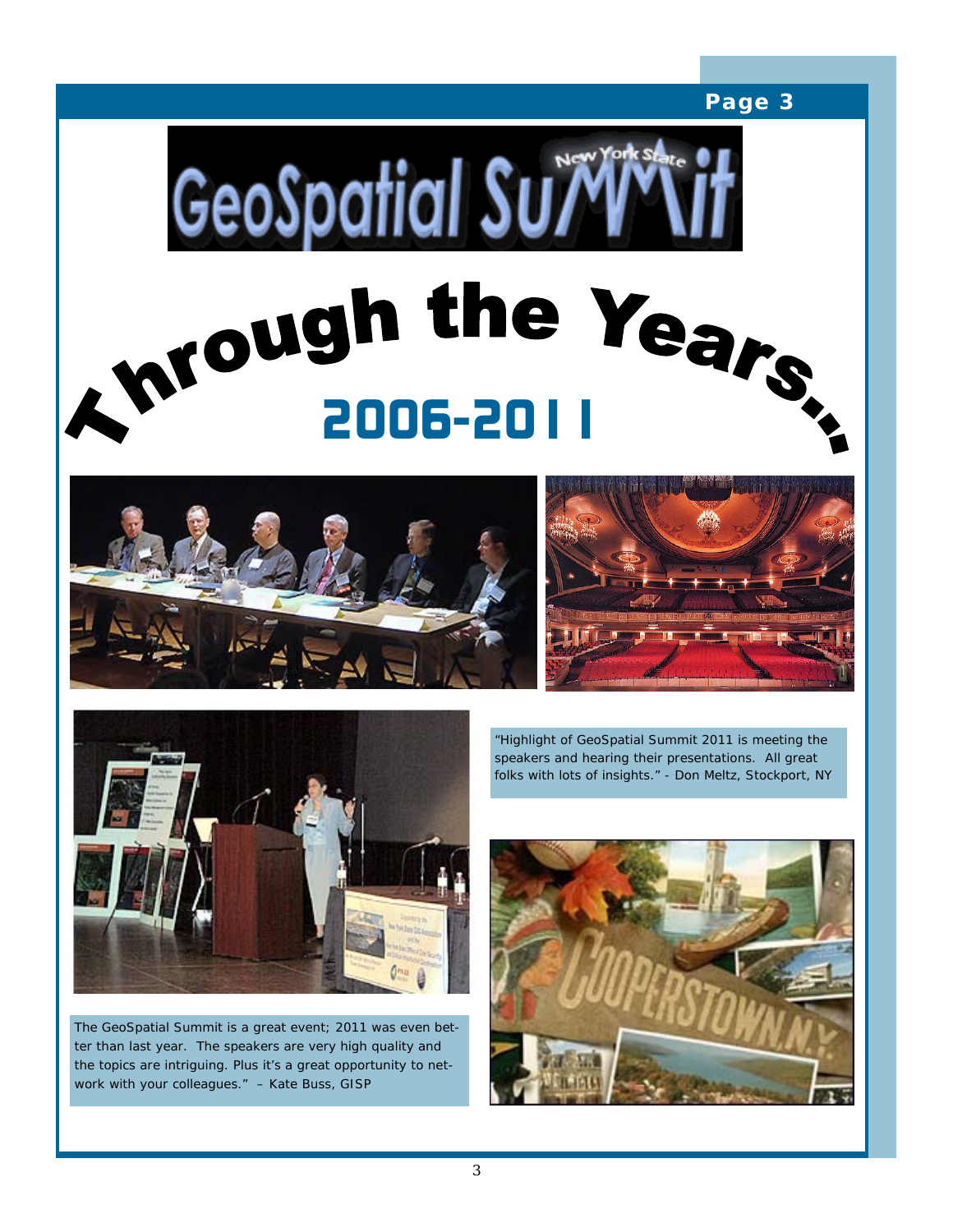# **PRESIDENT'S CORNER**

As I noted in my January letter, the Board of Directors, the Committee Chairs and I began our terms last November by engaging in a strategic planning process. The eight areas where we agreed to concentrate our efforts in 2011 were established. Here's what the Board and Committee members have accomplished in those areas:

#### 1. **Providing professional development opportunities**

- a. The Association held a webinar on March 23, 2011 on "Working with LIDAR Data using ArcGIS & 3D Analyst (available for viewing on the Association's website: http://nysgis.org/pages/Video.aspx).
- b. The Association's Education Committee is now developing panel discussions for the 2012 NEARC Conference on "What it takes to be a valuable GIS employee in 2011/2012." We are hoping to have 2 separate panels — one on Educators Day (geared for educators) and one during the main conference (geared for practitioners). Panelists will be brought in from across the northeast and will include the private and public sectors as well as academia.

#### 2. **Tracking and engaging in discussions on the survey legislation**

a. The Association's Legislative Committee actively engaged both the NYS Association of Professional Land Surveyors (NYSAPLS) and the NYS Society of Professional Engineers on the legislation introduced by NYSAPLS to revise New York's surveying laws. Even though this legislation failed to pass in the 2011 session, the Association was able to persuade NYSAPLS to include exemptions in it for GIS professionals. *This is a major step forward for geospatial professions in New York* and we look forward to working with NYSAPLS in the coming year to further refine the language in their bill proposal.

#### 3. **Continuing to co-sponsor the Geospatial Summit and the State Conference**

- a. In February, the Association obtained a grant from the US Geospatial Intelligence Foundation to assist putting on the 2011 Summit at an affordable rate for attendees (rolling back registration to 2008's rate!). This was key to enabling the Association and the NYS Office of Cyber Security to co-sponsor this year's very successful Summit in Skaneateles.
- b. The Association has taken an active roll on the NYS GIS Conference Advisory Committee in planning for the 2011 with SUNY Environmental Science & Forestry (ESF). In 2012, the Association will begin hosting the conference on its own to reduce conference operating expenses and better meet the needs of New York's geospatial community.

#### 4. **Participating in the education of children on GIS**

a. The Association is making great strides towards bringing GIS to K-12 across the state. The Association is taking advantage of an Esri program to provide software across the state to K-12 and other youth organizations such as Scouts, Boys and Girls Clubs, 4-H, etc. Step one was accomplished when the New York Institute of Technology signed Esri's license agreement on behalf of New York State. We now are in the midst of developing an implementation plan and hope to be able to make the technology and training available to schools across the state in the not too distant future.

#### 5. **Providing a conduit on communication for the NYS GIS Community**

- a. The Association's Communication Committee introduced several new and/or improved ways to communicate with New York's geospatial community:
	- i. A new web site ([www.nysgis.org](http://www.nysgis.org/)) was developed and is in the process of upgrading it to better serve our members.
	- ii. A Twitter account ([https://twitter.com/#!/NYS\\_GISA](https://twitter.com/#!/NYS_GISA)) was established. It has over 540 followers and has sent out 410 tweets keeping its followers abreast of the latest in geospatial news.
	- iii. Similarly, a Facebook page was created [\(http://www.facebook.com/NYSGISA?v=wall&ref=sgm](http://www.facebook.com/NYSGISA?v=wall&ref=sgm)) and has numerous posts on it as well.
	- iv. Finally, the Association has joined "LinkedIn" (<http://www.linkedin.com/>).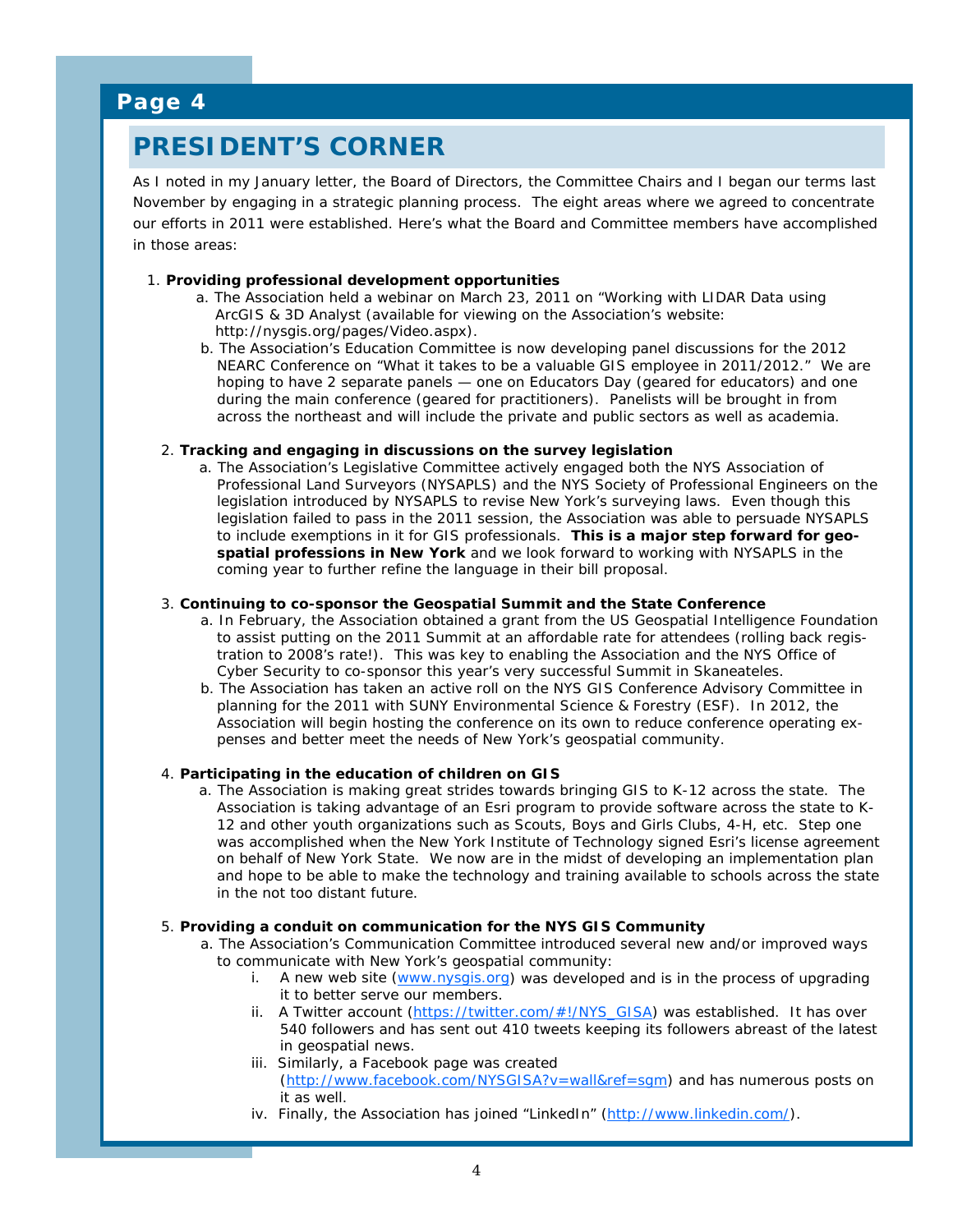#### 6. **Providing additional networking opportunities**

- a. The Association held meetings in Albany in April and Skaneateles in June.
- b. We continue to try to incorporate more networking opportunities at the Summit as well as the NYS GIS Conference.
- c. We'd love to hear other networking ideas that you may have as well.

#### 7. **Increasing support to regional GIS organizations**

- a. Association Board members have attended LIGIS, Adirondack Users Group, Lower Adirondack Users Group, Capital District Metro Group, and GIS SIG meetings over the last five months.
- b. In addition, the Association is working to formally strengthen our relationships by establishing memorandums of understanding with each of those groups as well as the Western NY GIS Users Group.

#### 8. **Increasing membership and member involvement in Association activities**

- a. This year the Board voted to move the start of the membership year to July  $1<sup>st</sup>$  (previously, it was Jan.  $1^{st}$ ). This allows members to take advantage of the opportunity to join by attending our spring events (such the Summit) and also insures that membership will be at its highest during the legislative session.
- b. The Association has involved the New York geospatial community through a survey on the proposed changes to the GISP requirements as well as the Association's annual survey.
- c. A membership drive is being conducted by the Membership Committee.

With a lot of hard work, the Association has been able to get a lot accomplished so far in 2011. However, there is so much more to accomplish. The bottom line is that only you can help us achieve these goals by signing up for membership (at: <http://nysgis.org/pages/join.aspx>) and getting involved in a committee of your choice. The time is right. Step up to the plate and make a difference in New York's geospatial community!

Bruce Oswald, President NYS GIS Association

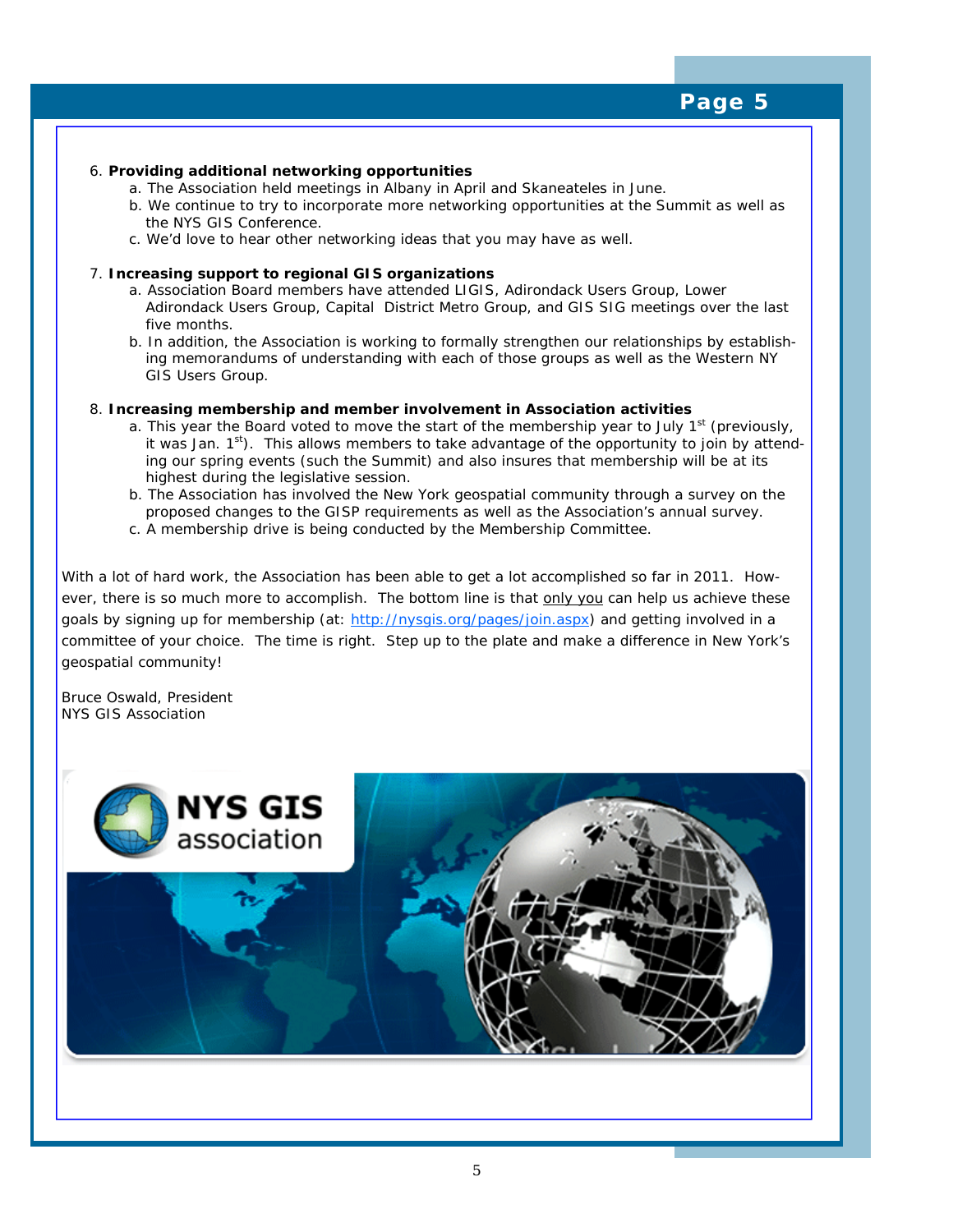# **Why Background Association**

The NYS GIS<br>Association is a organization for New vork professionals involved in GIS, Global  $\frac{1}{2}$ Positioning Systems information systems (LIS), remote automated mapping technologies. The NYS GIS growing non-profit (GPS), land and related geospatial

The organization is involved in the GIS community to  $\frac{1}{2}$  correction correction  $\frac{1}{2}$ exchange knowledge and ideas regarding the industry in the coming years. The NYS GIS Association open discussion regarding the direction  $tho$  CIS profession of the GIS profession.<br> designed for those important topics facing promotes a forum for



WHERE IS IT?! Answer in the next NYS GIS Association Newsletter

> Previous Issue: Niagara Falls

# **Conference Committee**

2011 NYS GeoSpatial Summit – This year's Summit in Skaneateles proved to be extremely successful in spite of these difficult economic times thanks to the hard work of the Summit Committee members, a grant which the Association received from the US Geospatial Intelligence Foundation and the support from sponsors and underwriters ([http://](http://www.nygeosummit.org/sponsors.html) [www.nygeosummit.org/sponsors.html](http://www.nygeosummit.org/sponsors.html)).

2012 NYS GIS Conference – In January of 2010, the Association signed a Memorandum of Understanding with SUNY Environmental Science & Forestry (ESF) to partner with ESF to enhance the quality of the New York State Geographic Information Systems (NYS GIS) Conference. After working with ESF for the 2010 Conference and the upcoming 2012 Conference, the Association's Board of Directors has decided that the fee structure charged by SUNY to manage the

conference was inhibiting the ability to bring the best and most affordable conference to its geospatial community. Accordingly, in May of this year, ESF was notified by the Board that the Association was ending its partnership with ESF after the 2012 Conference and moving forward with the conference on its own with the contracted assistance of a professional conference organizer. In addition, the Board offered ESF the opportunity to compete in the bidding process for a conference organizer.

Nevertheless, the NYS GIS Association is committed to working with ESF on the 2012 conference with the goal of having the best event possible and 2012 and working to create even better events in the years going forward!

> **Jeff Volpe**  Verne LaClair Bruce Oswald

# **Communications Committee**

The Association would like to welcome our new Communications Committee, chaired by Carol Zollweg. The purpose of this committee is to coordinate the public face of the organization including the website (nysgis.org), Facebook, Twitter, LinkedIn, and this newsletter.

The website's home page is updated periodically with events of interest to our members. As we streamline our work flows the website will get updated even more frequently and you'll see Facebook items and Tweets alerting you to these updates where you'll find more details about these events. To follow the NYS GIS Association on Twitter or Facebook see the home page, nysgis.org.

Also in the works is the development of an online membership database where you can keep your email and contact address up to date and print a report of your participation in NYS GIS Association for use in applying for your GISP certification or re-certification or as documentation for other purposes. There will also be a membersonly section where you can participate in member-only activities.



**Carol Zollweg**  Danielle Bargovic Don Meltz Jake Needle Sheri Norton Vijay Sambandhan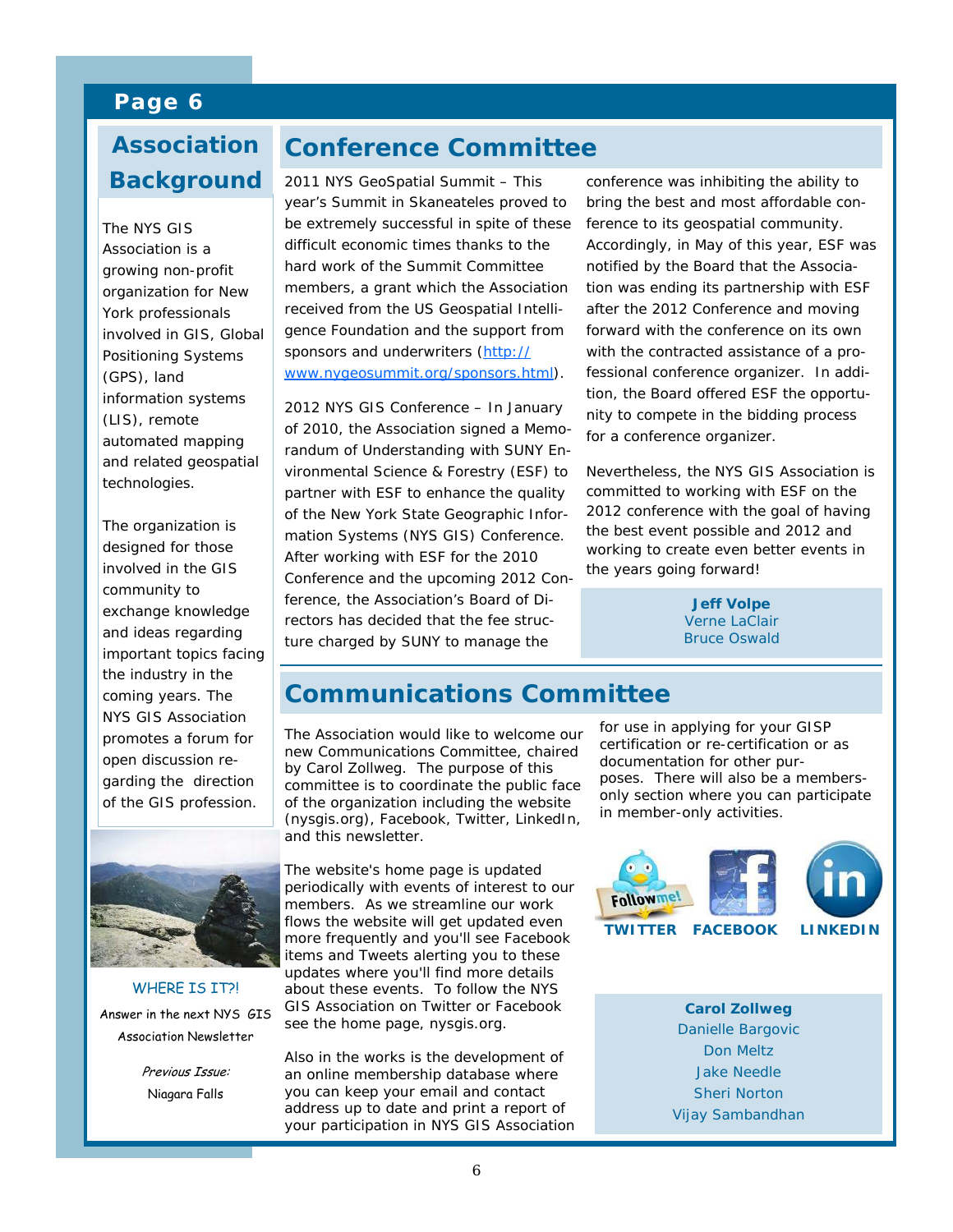# **Education Committee**

**First Training Webinar Held this Spring!**  The NYS GIS Association held its first training webinar, *A Simple Example of Working with LiDAR Data using ArcGIS & 3D Analyst*, this spring. We were fortunate to have Barb and Dave Tewksbury of Hamilton College present a PowerPoint presentation demonstrating how to convert a sample LiDAR data set to an elevation raster using ArcGIS and 3D Analyst. A recording of the webinar is available at the Association's website at<http://nysgis.org/pages/Video.aspx>. Barb has made the exercise and data used in the webinar available at the Cutting Edge website: [http://serc.carleton.edu/NAGTWorkshops/gis/](http://serc.carleton.edu/NAGTWorkshops/gis/activities2/48283.html) [activities2/48283.html](http://serc.carleton.edu/NAGTWorkshops/gis/activities2/48283.html).

There were more than 100 participants in the Webinar, hailing primarily from New York State. Maryland, Massachusetts, Mississippi, North Dakota, South Dakota, and Vermont joined us, as well, representing such agencies as the FAA, USDA, USGS and the North Dakota Public Service Commission. We're looking forward to another webinar for 2012. If you have any suggestions let us know! Right now, we're looking into a webinar on GIS and ROI (Return on

Investment).

**Ann Deakin**  Eileen Allen Shazia Bee John Borst Alex Chaucer Susan Hoskins Robert Jones Susan Nixson Rich Quodomine Amy Work

#### **Progress on the Esri Statewide Site License for Schools & Youth in New York State.**

Alex Chaucer (Skidmore College) and Amy Work (IAGT) of the Education Committee have been spearheading our effort to bring Esri software to K-12 schools and youth organizations in New York State. As of June 2011, 12 states, the District of Columbia and 40 districts, including New York City, have developed an agreement with ESRI to provide free access to software, training and support. Given the tough economy and the belief that education is fundamental to the future, each licensee agreement will provide

> professional and curriculum development to support the use of GIS in education.

Chaucer, Work and others have been meeting regularly to formulate a plan for implementing a program for NYS through NYIT (New York Institute of Technology). They've been working with Chris French and Charlie Fitzpatrick of Esri and representatives of NYIT to produce documentation of how the implementation will occur and the process of reporting expenses and results.

The Legislative Committee has been quite active since the fall of 2010. Joe Jones became chairman of the Legislative Committee, with



Bruce Oswald and Ben Houston as committee members. Numerous discussions and meetings have been had with the legislature, the NYS Association of Professional Land Surveyors (NYSAPLS) and the NYS Society of Professional Engineers (Engineers) to discuss

the proposed NYSAPLS legislation. **Joe Jones**  Ben Houston Bruce Oswald

(Continued on page 15)

# **Legislative Committee LightSquared Controversy**

A significant national focus recently has been the Light-Squared LTE proposal for a broadband system that will interfere with existing GPS systems. This affects not only the geospatial community, but a range of sectors including aviation, surveyors, maritime navigation, and so many others.

Lis DeGironimo, on behalf of the NYS GIS Association Board of Directors, submitted comments to the FCC expressing dissatisfaction with the proposed system. You can view the letter on the Association's website.

**In a nutshell, "GPS is a national utility that should not be jeopardized. LightSquared must bear the cost of preventing interference emanating from their equipment. If there is no way to prevent this interference, they should not be permitted to operate."** 

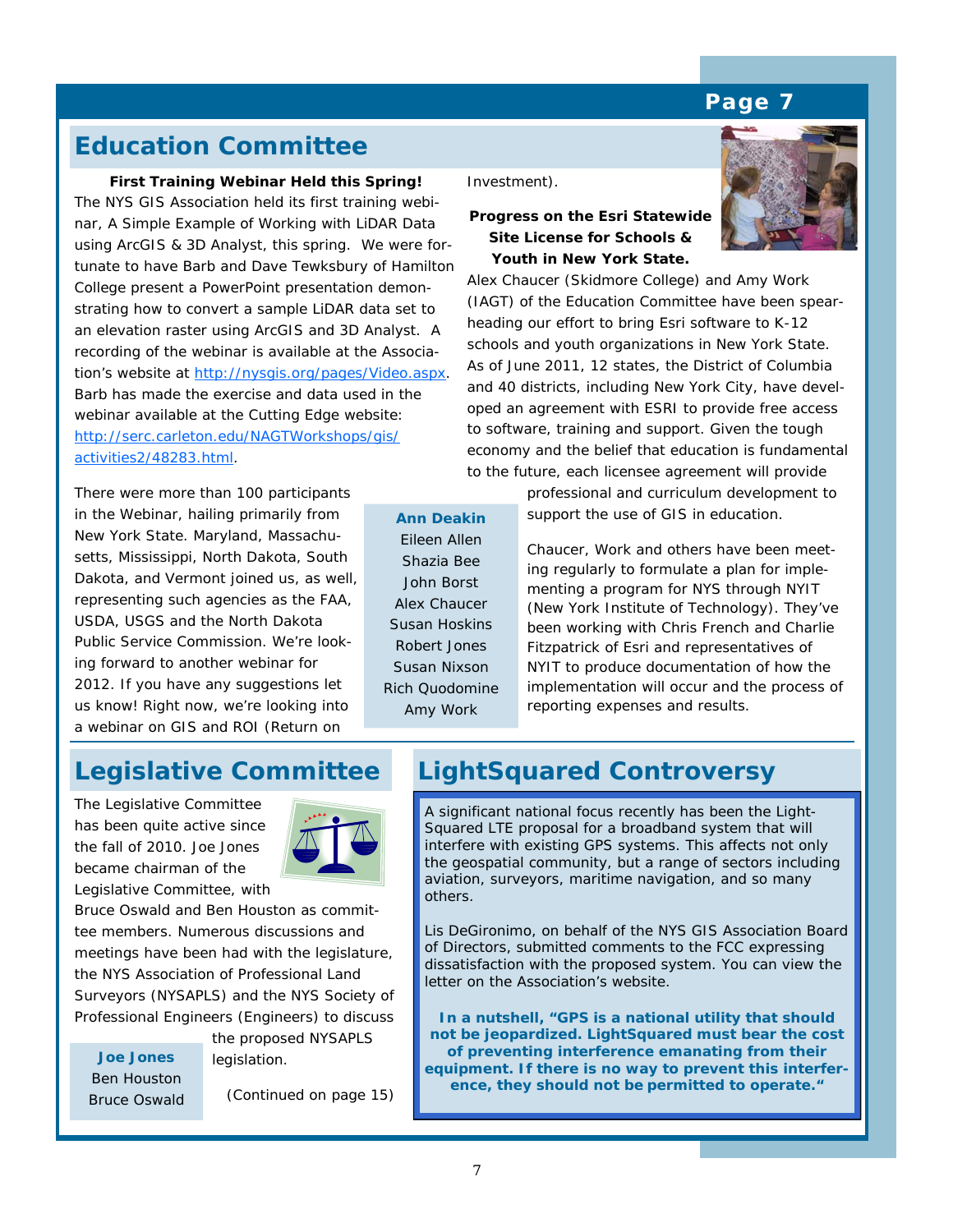# **Marketing Committee**



Maps go in all directions, they all come in many sections.

From place to place they travel by all the pictures taken in the sky.

Road to road, street to street blisters appearing on peoples feet churches, buildings, bus coach and fire stations all these things are all open to the nation.

Whether you go to the picnic site, golf course or the links. When you drive through agricultural land it always seems to stink!

So you will have to think about the cost before you start getting lost.

#### **Danielle, Liverpool College**

*http:// www.sln.org.uk/ geography/pop/ General/other% 20poems.htm* 

The Marketing Committee spent the first spatial training opporpart of 2011 creating draft framework documents for Board review dealing with both corporate sponsorship and branding. In late spring, the committee published the 2011 Annual Survey, and the initial results were presented at the general meeting in Skaneateles in June. The survey, which has been conducted annually for the past several years, continues to provide the Association and the Board with key information regarding both the state of our industry and the perspective of our members, and it helps us chart our priorities for the ensuing membership year.

In this year's survey, the highest rankings on what the Association should be doing included taking action on legislative activities and providing new geo-

tunities. Eight-four percent of respondents felt it was important or very important to have access to continuing education, and eighty-eight percent felt it was important for the association to support and/ or sponsor continuing education. Eighty percent indicated regional meetings are their preferred venue for networking, and a majority (51%) said they would like to see more webinars and conference call opportunities.

Meanwhile, we still face a range of challenges: only sixty percent of respondents were even members of the Association:

• Only 1 in 3 respondents felt they

*Continued on page 16* 

# **Membership Committee**

The Membership Committee has focused ship Committee or the on encouraging student participating in the Association and regional user groups. In particular, we hope to showcase projects in the NYS GIS Association newsletters. Utilizing the NYS GIS Clearinghouse, we have targeted people using the technology in a membership drive this past spring. We are also reaching out to undergraduate and graduate students at the many universities around the state to encourage participation in NYS GIS Association.

Individuals can register as either a Professional (\$10) or Student (\$5). You can join using the Association website (<http://nysgis.org/pages/join.aspx>) or by requesting a form from the MemberAssociation's Secretary.

Benefits of joining can be found on Page 10!

**Anyone can join** —whether you consider yourself a GIS professional or have only recently been introduced to the technology. Our members are also active with the regional GIS users groups—a great way to learn more!

> **Sheri Norton**  Katherine Barnes Christa Hay Razy Kased Deborah Parker Carol Zollweg

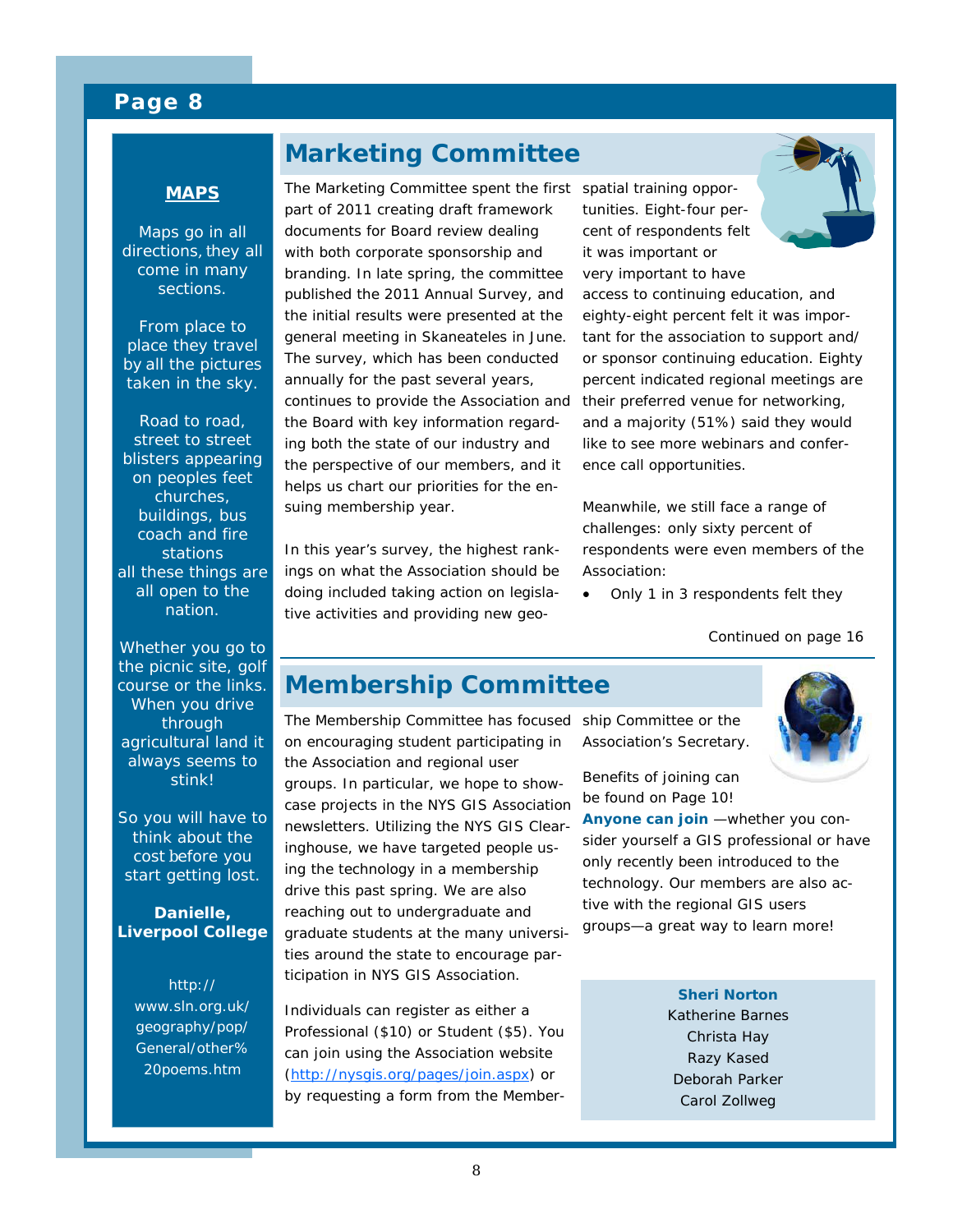9

### **Page 9**

# **Regional Coordination Committee**

The NYSGISA is pursuing Memorandums of Understanding (MOUs) with the established regional user groups. Board members have met with the leadership of LIGIS, and GIS/SIG; and have held discussions with the Lower Adirondack and Western NY GIS Users groups. We'll keep you posted on our progress!

The **Adirondack** GIS Users Group held meetings in December 2010 at the Adirondack Ecological Center in Newcomb and on August 17th at the SUNY ESF Ranger School in Wanakena.

The **Lower Adirondack** GIS Users Group held its first meeting of the year in April hosted by Saratoga County. Guest speakers included Jonathan Cobb, Lisa Andrews, Shannon Glazer and Sheri Norton. Topics ranged from GPS and iPad applications to community and wildfire inventory projects.

### **GISMO Comes of Age!**

Twenty-one years ago the MetroNYC GIS users group was a gleam in Jack Eichenbaum's eye. Last year the group formally affiliated with the NYS GIS Association, setting the stage for an (optional) dues paying joint membership in both organizations. GISMOites have gathered several times since last summer with a wide range of presenters and topics:

- **Jiin Wen**, GIS Director for the NYC Economic Development Corporation explained the role of mapping in revitalizing city businesses, including a comprehensive survey of piers and waterfront in NYC neighborhoods including Red Hook, Long Island City and the South Bronx.
- **Sam Wear**, Assistant CIO for GIS/Westchester County, provided expert overview of emerging trends for disseminating spatially-enabled data. He also discussed his four-year (part-time) deployment with USGS and provided insight on local to Federal data sharing.
- **Baruch Heinoch**, President/G.G. Sytems Ltd, co-chairs the US-Israeli GIS group with GISMO stalwart Zvia Naphtali. He was able to join us in December and share experiences on tracking bird migrations across (sometimes hostile) borders. Jack Eichenbaum
- **Alan Leidner**, former Assistant Commissioner for Citywide GIS/NYC Department of Information Technology and Telecommunications, explained his role as Northeast Regional Information Exchange Broker on the US Department of Homeland Security Homeland Infrastructure Foundation-Level Database (HIFLD) to the Regions Project.
- **Chris Goranson** and **Sayone Thihalolipavan** discussed their experiences with structured crowd sourcing, training teenagers and grad students with cell phones to map alcohol-related ads in selected NYC neighborhoods.

The next GISMO meeting will focus on a Federally-funded 2010 survey of regional data resources in selected NY/NJ/CT counties surrounding the five boroughs. This project was initiated as part of an ongoing Regional Catastrophic Planning initiative in the tri-state area.

**Lis DeGironimo Dorothy Nash** 



#### In May, the **Long Island** GIS (LIGIS) UsersGroup held their 1-day spring

conference at the Brookhaven National Laboratory. 70-80 people attended the event which included presentations on new features in ArcGIS 10 by Matt Martini from ESRI, as well as an extensive discussion of changing marshland in Jamaica Bay by James P. Browne, Town of Hempstead Department of Conservation, and a presentation on GPS from Jonathan Cobb from the Waypoint Technology Group.

The **Western NY** GIS Users Group held a free GPS workshop in June. Jonathan Cobb shared the latest trends in the GPS industry, as well as the latest GPS equipment.

The **Metro-Albany** GIS Users Group met in May in Colonie. Daren Morgan of the NYS Association of

Professional Land Surveyors (NYSAPLS) updated the group on the latest version of the survey legislation. Eric Newman from Waypoint Technology gave a GPS presentation, and Linda Rockwood from Mohawk Valley GIS gave a Manifold GIS presentation.

**GIS/SIG** held their 20th annual conference in April (see full article on Page 1).

**If your organization has met, we'd love to hear about it! Upcoming meetings and other special events are posted on the Association's website, through Facebook, and Twitter, as well as the NYS GIS List Serve email notification.**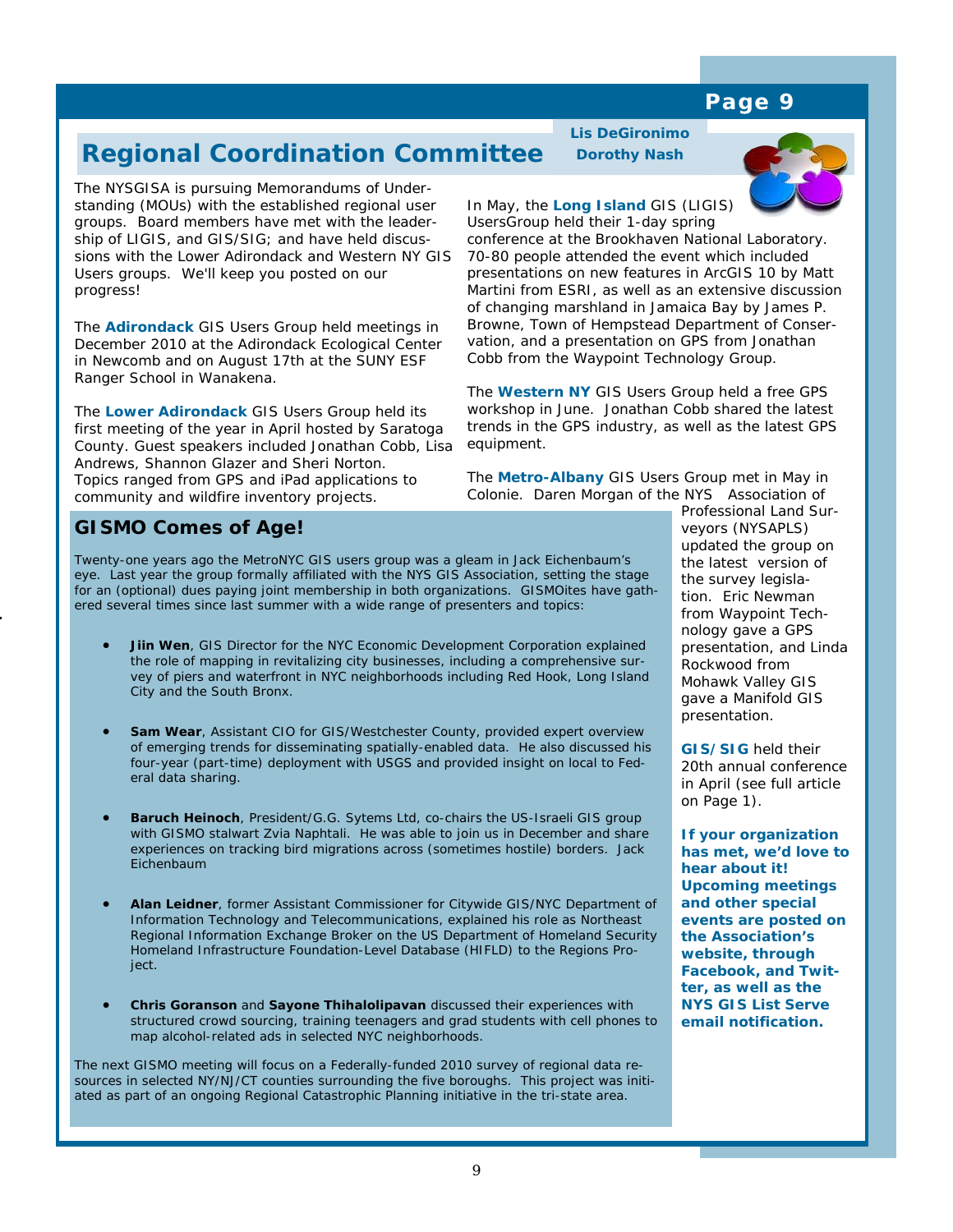### *Why Join??*

- Become a part of New York's only statewide professional GIS association.
- Keep abreast of the latest GIS events.
- Network with other geospatial professionals.
- Promote professionalism and certification within the GIS community.
- Expand the use of GIS in other professions.
- Impact legislation and other issues affecting GIS in New York State.
- **Accumulate** Professional **Contribution** and Education credit for GISP **Certification**
- Discounts for workshops and other events

\_\_\_\_\_\_\_

# **GISP Committee**

By Jim Daly, GISP Suffolk County GIS Coordinator Suffolk County Dept. of Information Technology - GIS Division Jim.Daly@SuffolkCountyNY.gov *Re-printed with permission from the Fall 2009 Long Island GIS User Group "Coordinates" Newsletter* 

Let's face it, today we live in a world where a good deal of emphasis is placed on professional credentials. And for almost six years now, GIS professionals have had the opportunity to improve their credentials with a "GISP" designation after their name. Since January, 2004, GIS professionals have been able to apply for the GISP designation which is a federally protected registered trademark owned by the GIS Certification Institute (GISCI) based in Park Ridge, Illinois. URISA is the founding member of the GISCI. The latest count shows there are now 4,600 GISPs worldwide and I happen to be one of them.

I first considered the idea of applying

four years ago but I held off because I didn't see the immediate benefits to having the designa-



tion. However, last year I noticed that the GISCI Registry was approaching 3,000 GISPs and gaining national and international acceptance among GIS professionals. It was then I decided to join the movement and at the same time add a more professional look to my business card.

#### **THE APPLICATION**

To receive the GISP designation, you must show proficiency in three areas; 1.) Educational Achievement, 2.) Professional Experience, and 3.) Contributions to the Profession.

*Continued on Page 13* 

**Dennis Wischman**  Katherine Barnes Christa Hay

# **By-law Changes Committee**

This year, at the behest of the Board, I was tapped to be the Parliamentarian of the NYS GIS Association. My duties are to review all By-law changes, clean up the By-laws by proposing what are known as "housekeeping items", and by understanding and helping others to understand Robert's Rules of Order, or at least the simple, practical application thereof.

**If you have By-law amendments you would like to see brought to the floor, please send them to me for review and edit by Wednesday, October 3rd, so that they can be published 30 days ahead of the NEARC/NYSGIS conference.** 

BYLAWS Among current discussions include: NYS GIS Association reimbursement policy, committee restructuring, a memorialization-of-past-action policy and clarification of proposed amendments at the last NYS GIS conference.

If you would like to participate in the By-law Changes Committee, please contact me via email: [rquodomine@dot.state.ny.us](mailto:rquodomine@dot.state.ny.us)

**Rich Quodomine**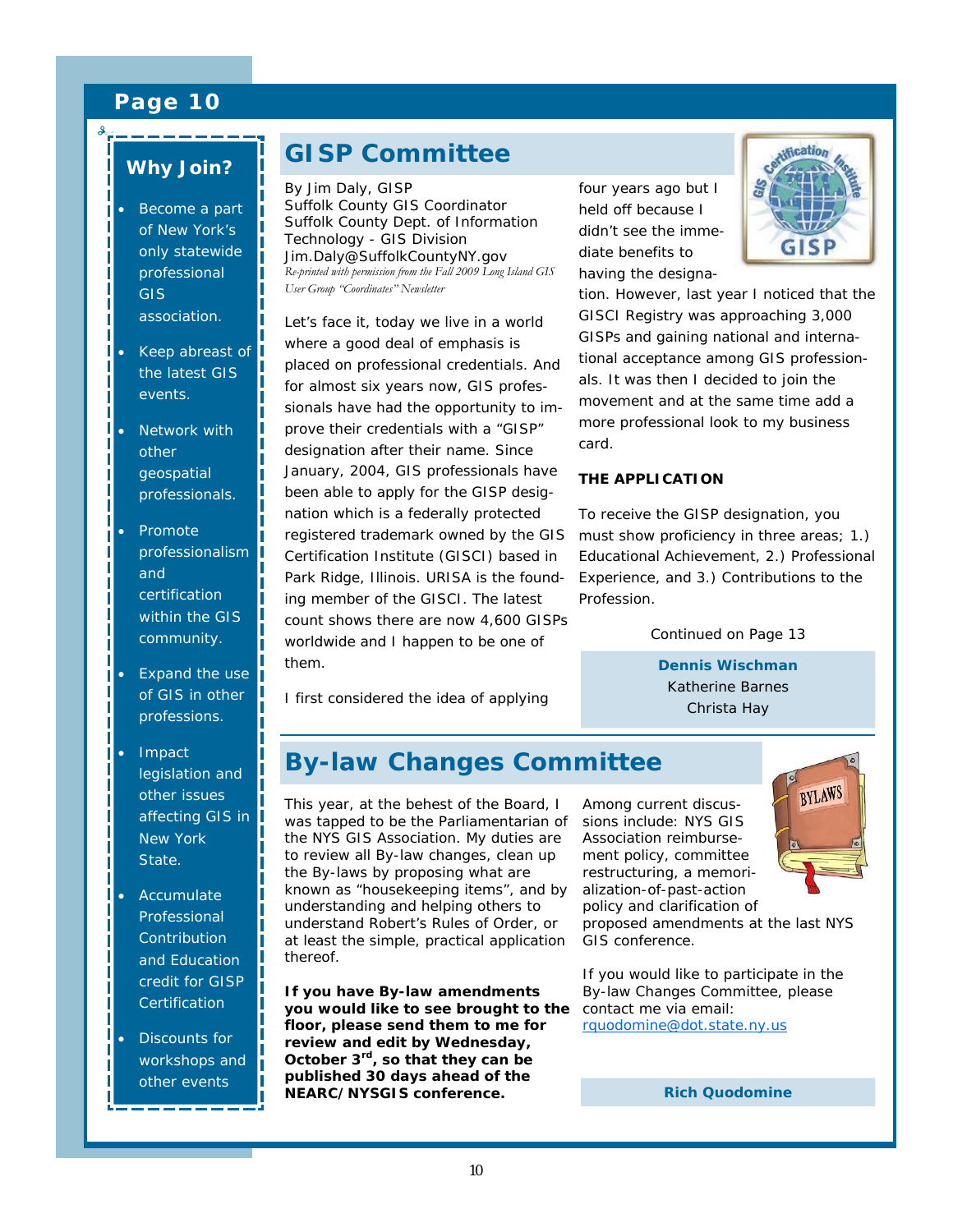# **MEMBER FOCUS: Dale Morris**

*Erie County Department of Environment and Planning* 

#### **Q: How long have you worked for the County?**

**A:** I've been employed in the Erie County Department of Environment and Planning for about twentyeight years. Before that I was employed by the Town of Amherst and the Erie/ Niagara Counties Regional Planning Board.

#### **Q: What have been a few of the challenges you've faced?**

**A:** My background is in Regional Planning (Masters Degree from Cornell University). As my planning career evolved, I started devoting more and more time to digital mapping and this is what ultimately led to my full-time position as Erie County's first Director of Geographic Information Services.

When I first began working with digital mapping, we used the DOS based versions of MapInfo. For someone who was not trained in computer technology or GIS, it was a challenge just to get maps produced that rivaled the "ink & mylar" maps our staff was producing at that time. We then moved to ArcInfo Workstation, running on a SPARCstation- another whole world of computer technology that I had no background in! In that environment, it was quite a challenge to keep up with the rising expectations of spatial analysis that our customers were beginning to demand.

The other significant challenge encountered in these "early" years was making people understand what GIS, or geo-spatial analysis involved, and getting them to understand that GIS is more than a digital "coloring book" to make pretty maps. Unfortunately, this is occasionally still a challenge. The larger current-day challenges center more on budget issues and keeping up with the rapid pace at which GIS technology is evolving.

#### **Q: What is the most fulfilling project you've completed?**

**A:** There are a number of projects where GIS tech-

nology has made a difference in Erie County. Among the most significant of those are the times when the GIS staff were deployed to the County's Emergency Operations Center (EOC) during a crisis. The first time we were deployed to the EOC was an education, and we had to prove to the EOC managers that GIS technology could help them.

The initial reception was rather cool, but this soon turned around and there was a demand for our services. Now, the GIS presence at the EOC is established, and the expectations of the services we can provide during an emergency event have been raised. It's an interesting and rewarding challenge. Other fulfilling projects would include building a relationship with Niagara County, and ultimately helping them build their enterprise GIS on the backbone of Erie County's existing investment in geospatial technology. Finally, our online mapping technology has proven to be invaluable to the citizens and business community in Erie County. This system supports the daily operations of numerous businesses, and we feel that we are sharing in their successes.

#### **Q: What direction is GIS heading for Erie County?**

**A:** We continue to seek in-roads into the operations of the County departments, planting the "GIS seeds" wherever possible. I would like to see more use of geo-spatial technology throughout County government, as during these difficult financial times it can contribute to making government more efficient and effective. I think browser-based applications are the direction we are headed in this mission-making it more affordable to deploy geospatial technology in ways that are very specifically focused on user needs and easy to use. I also think that we will be doing more and more with mobile technology - equipping the staff in the field with geospatial technology that at one time was only available on their desktop computers. It's a much more efficient, effective, and accurate way of doing the County's business.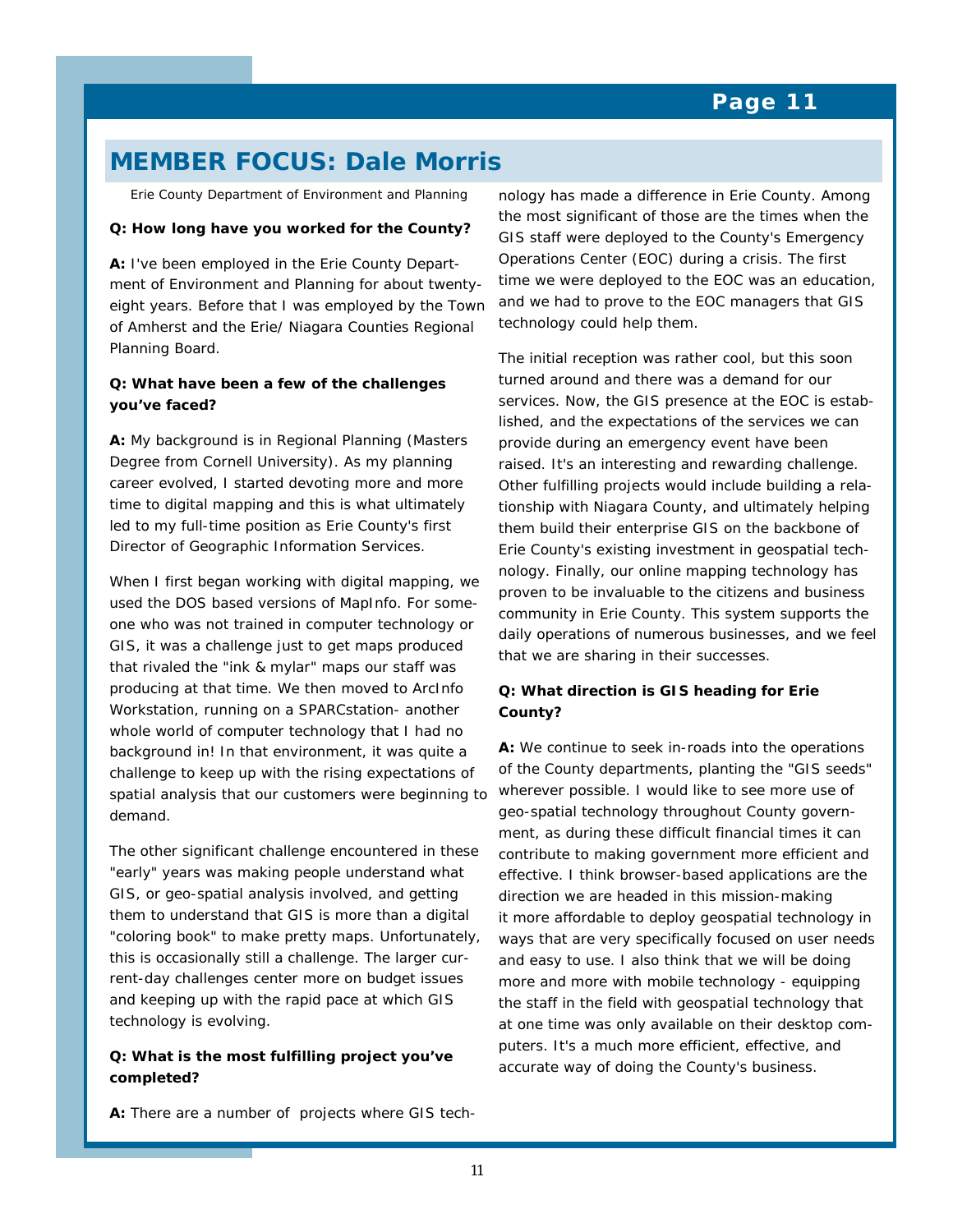# **SPOTLIGHTS**

#### **TwiST'ing the Summer Away: Teachers Learn Innovative Mapping Tools for use in the Classroom** *By: Amy Work*

To help celebrate the  $10<sup>th</sup>$  year of the Teaching with Spatial Technology (TwiST) Workshop, teachers from across the country traveled to Auburn this past gion." June to attend the annual workshop held at Cayuga Community College. During this 3-day workshop, educators from middle schools, high schools, and community colleges learn the basics of Geographic Information Systems (GIS) and Global Positioning System (GPS) and how to integrate these technologies into their teaching environments.

"Teacher training workshops like this are happening all over the country," said Amy Work, Education Coordinator for the Institute for the Application of Geospatial Technology and coordinator of the workshop. "In addition to our workshop, there are two

other opportunities this summer for educators to learn about GIS and GPS in the Finger Lakes Re-

During TwiST educators learn GIS and GPS by working on a real-world project that has been established through a partnership with a local organization. This year, TwiST partnered with the Auburn Business Improvement District to explore the wayfinding signs in Auburn that direct tourists to places of interest. Existing and potentially new sign locations were mapped this year for the Merry-Go-Round Theater and Emerson Park, Casey and Falcon Parks, the Schweinfurth and Cayuga Museums, and Willard Chapel.

*(continued on page 14)* 

#### **LiDAR Webinar**

On March 23rd, Barb and Dave Tewksbury of Hamilton College's Department of Geosciences presented a NYS GIS ASSOCIA-TION-sponsored seminar, "A Simple Example of Working with LiDAR Data using ArcGIS & 3D Analyst ".

The webinar demonstrated how to convert that sample LiDAR data set to an elevation raster in ArcGIS. Attendees were able to downloaded the data set and the step-by-step instructions to work with after the Webinar. Although designed to use ArcGIS 10, an ArcGIS 9.3 version of the exercise was also available.

#### **WHAT IS LIDAR?**

**Light Detection and Ranging** technology is a remote sensing system which records terrain features using pulses of laser light. This method of viewing terrain began about 50 years ago, with rapid advancement in the past fifteen years as computer capabilities have progressed.

Applications of the result are wide-ranging, such as preliminary archaeological investigations before ground intrusion and for defining safe landing zones on the moon.

Sources: *http://en.wikipedia.org/wiki/LIDAR, https://www.e-education.psu.edu/lidar/book/export/ html/1798* 





*World Trade Center after September 1, 2001*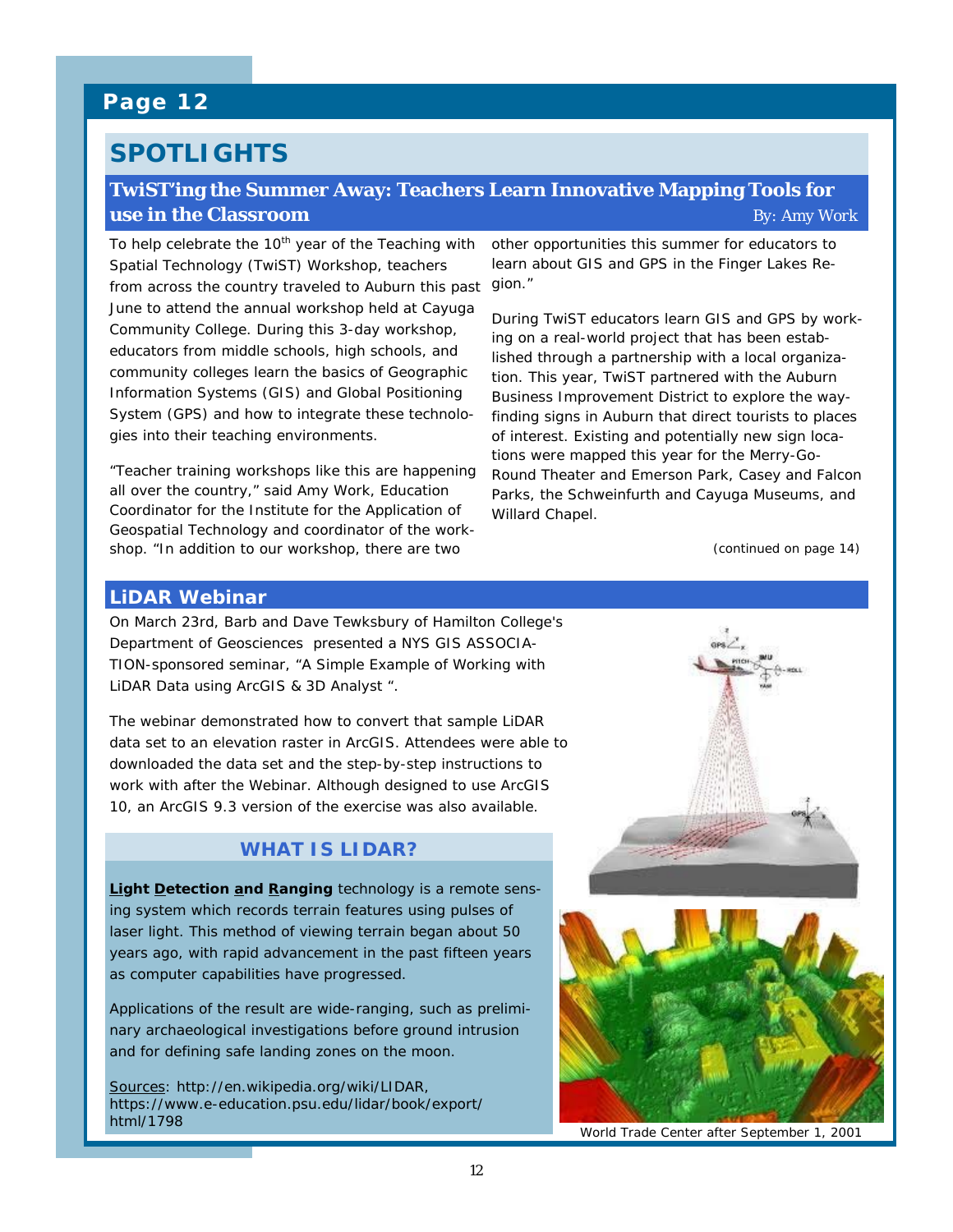# **GISP CERTIFICATION EXPERIENCE (Continued)**

#### *Continued from Page 10*

Achievement must be claimed and self documented by you, the applicant, in each of these areas. And this is how the application is set  $up$  – in these three areas where each area has a minimum number of "points" required for you to qualify. The formula for how you receive "points" and how many you need is explained clearly in the instructions. Be aware, though, you may not have enough points in one or more of these areas to qualify for GISP right now. However, I strongly suggest you fill it out anyway so you can see where it is you have to concentrate to obtain the points necessary to qualify for GISP in the future.

At first glance, the application does look a bit daunting, but don't be discouraged. The instructions are clearly written and a must read before you begin. Then I suggest reading through them again! This will give you a clear idea of what documentation you should be on the look-out for in the days ahead before you start filling it out. I'm not the best records keeper for this sort of information so I realized I would need some time to gather my documentation. I dedicated a folder to the application about two weeks before I began to fill it out. As I located documents, I threw them in it. This made it easier when it came time to start filling in the blanks without having to get up to locate information at every question.

I filled out a good portion of it in less than two hours with the information I had gathered so far. Then I had to spend about another hour of digging through old file boxes, making copies of certifications and calling schools for transcripts. I followed that up with about one more hour to complete the remaining blanks and review the application pack one last time. So with less than four hours of my time dedicated to filling out the application, I attached a check for \$250 and submitted it to GISCI in December of 2008 and received my certification in January 2009. With it came a GISP certificate, a shiny GISP pin and the privilege to use the GISP designation after my name

for the next five years. Yes, you do have to renew every five years, so keep that GISP file folder alive and keep adding your new documentation records in it for easy renewal.

#### **LEVEL OF DIFFICULTY**

Was it difficult to apply for the GISP? No, I didn't think so. But it will take you some time, though. Above all, don't expect to have all that you need to fill it out and mail it in the next day. For instance, I had to wait five days for my college transcripts to arrive. You may have to wait a day or two for your boss to sign the employment letter certifying your GIS job status. But if you're moderately organized with your files, filling out the application should only take about 3 hours of your time and \$250 of your money. Not bad when you consider that other professional designations require extensive course work, exams and much larger application fees.

#### **LIGIS CAN HELP**

Keep in mind that attending GIS conferences or writing a GIS article is considered "points" towards your GISP certification. So start racking up the points by attending the Spring and Fall LIGIS Conferences (be sure to sign in) and/or submit GIS articles for the LIGIS newsletter, "Coordinates". Just make sure you keep these "points" documented. (Hey, I'm earning points towards my GISP renewal for this article under "Contributions to the Profession"!)

#### **GISP IS WORTH THE EFFORT**

With the very reasonable effort considered, the GISP Certification is a fantastic opportunity to improve your credentials as a GIS professional at an affordable price! So, don't wait. Now is the time for you to apply for your GISP certification. I hope to see your name on the GISP Registry web site real soon. Look for the application on-line at [http://www.gisci.org/](http://www.gisci.org/application_materials.aspx) [application\\_materials.aspx](http://www.gisci.org/application_materials.aspx)

Good Luck! - Jim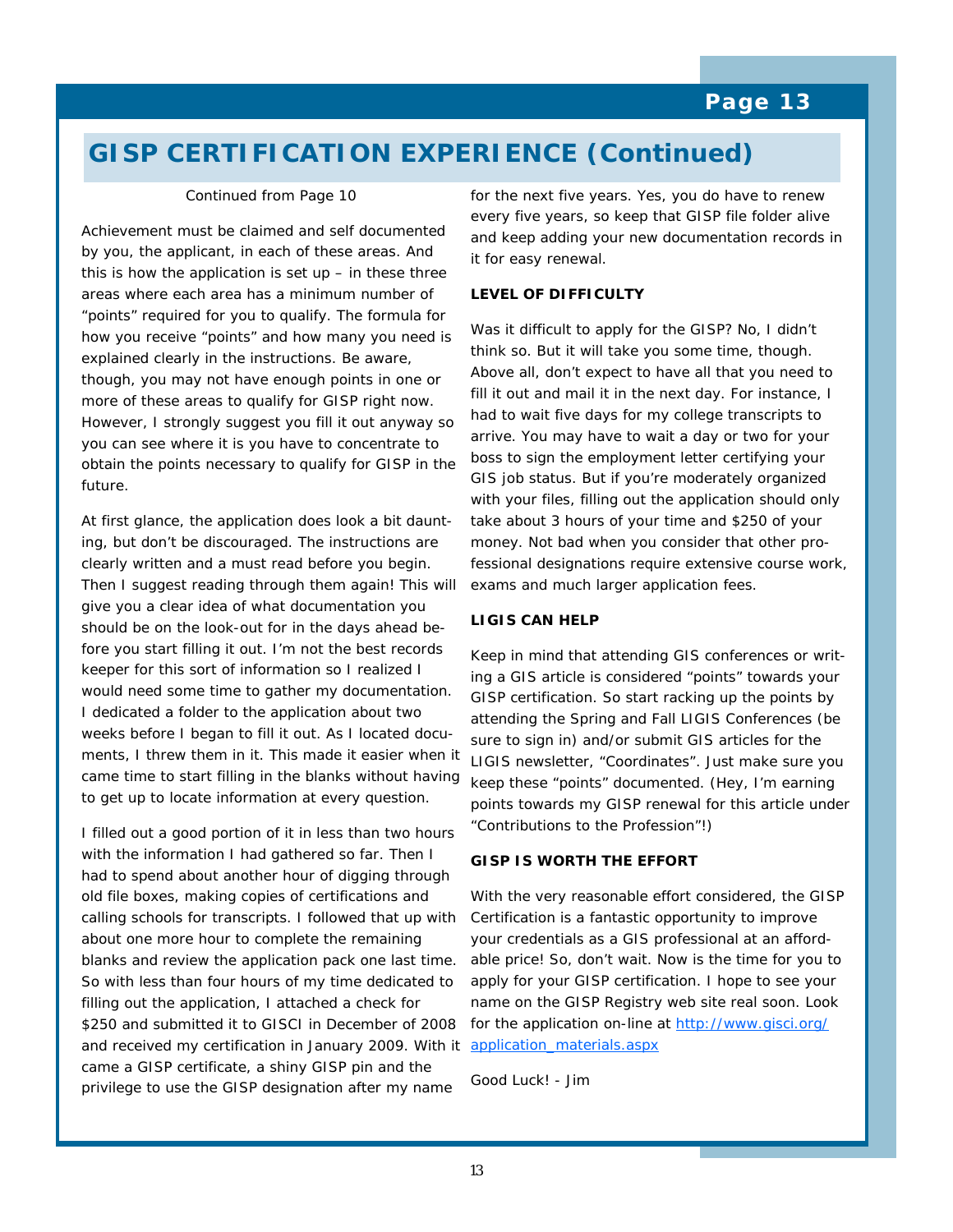# **Twist Workshop (con't)**

#### *(continued from page 12)*

The work that the attendees complete during TwiST is shared with Auburn Downtown BID and the Cayuga County Office of Tourism to help improve way finding signage for visitors to Auburn and the surrounding area. "The TwiST data is great solid, very valuable information for our pursuit of establishing user friendly, welcoming way finding signs that will enable visitors to visit all of our wonderful historic sites, restaurants and businesses. Their work will help make this long time goal a reality and is very much appreciated, plus they were a joy to work with", said Connie Reilley, Executive Director of the Auburn Downtown BID.



TwiST 2011: Working with field data back in the lab.

"For educators, using GIS and GPS in the classroom is a way to encourage their students to think critically about the topics discussed in class," said Work. Whether a teacher wants to explore crime or traffic accidents in a community, or map out invasive species, GIS enables students to have a visual and statistical understanding of the data they are looking at.

"I'm surprised by how easy using GIS and GPS can be. I know it can get more complex, but it's pretty user friendly. I will definitely be using this in my classroom," one teacher commented about the TwiST.

By educating our youth, they will have the power to change the world and solve global and local issues that are impacting our world. GIS and GPS is just one tool to engage students in better understanding the world around them.

\*\*\*\*\*\*\*\*\*\*

Amy Work GIS Analyst and Education Coordinator Institute for the Application of Geospatial Technology [awork@iagt.org](mailto:awork@iagt.org) 315-283-9413



TwiST 2011: TwiST participants collecting way-finding sign data.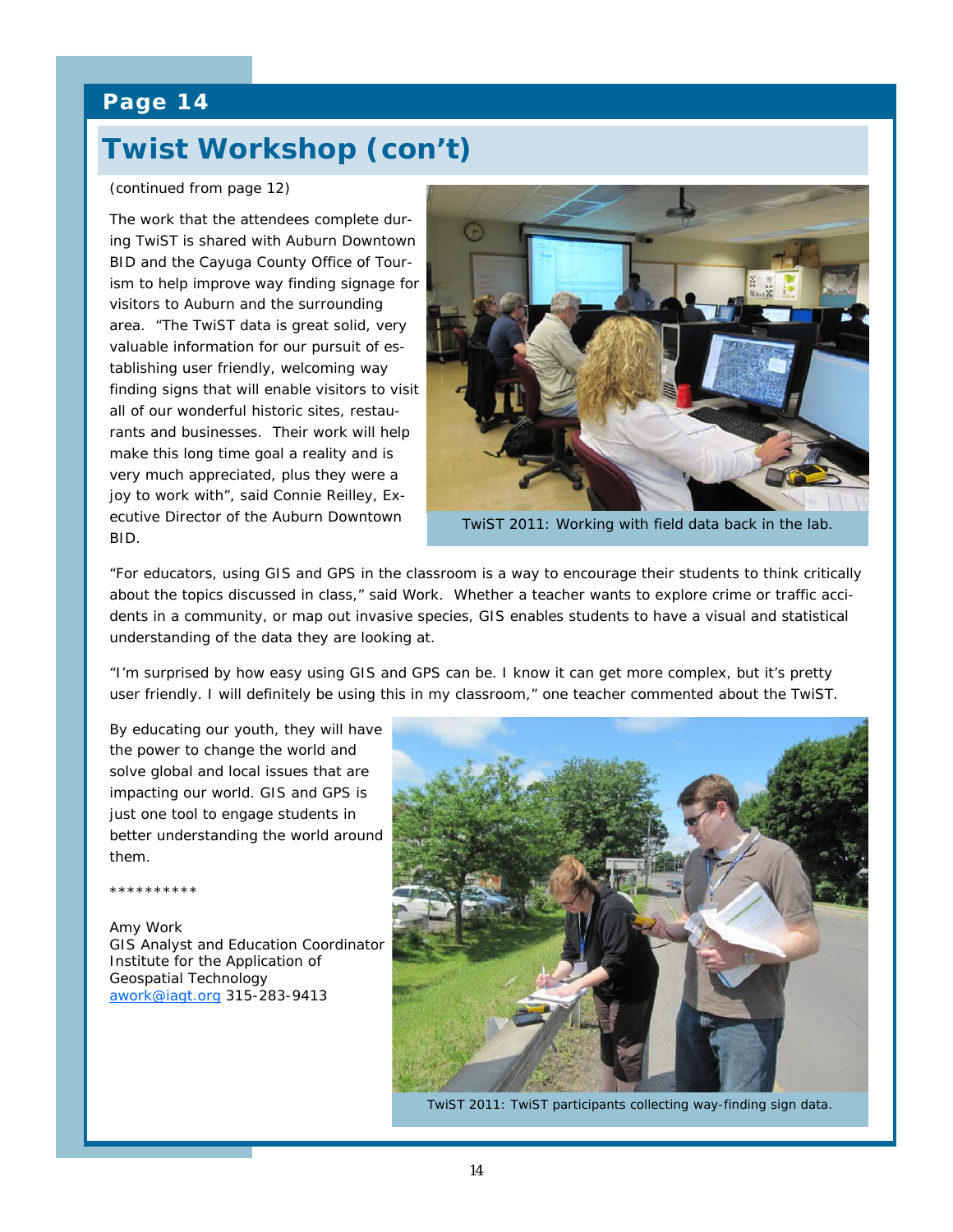# **Legislative Committee (con't)**

#### *(continued from page 7)*

The initial draft legislation for 2011 was similar to that proposed previously (which seemed to require a licensed surveyor to perform GIS and mapping activities). After a number of discussions requesting changes to the bill, a meeting was arranged in Albany.

The meeting with NYSAPLS, Daren Morgan and officers occurred in November 2010. It was a good meeting and we were able to articulate our position on having NYSAPLS legislation (roughly based on the NCEES model law) modified to include the NCEES model rules (which provide exceptions in the law for the practice of GIS activities by non-surveyors) the draft bill was modified to include the model rules in their legislation.

The meeting with the PE Society (which has opposed the legislation for many years) was held in February. It was also a good meeting, and, once again, both sides were able to clearly articulate their positions and express how they would be moving forward in regards to the legislation and will strongly lobby against the bills.

NYSAPLS had obtained sponsors for the legislation in both the Senate and the Assembly for the 2011. As a result, the bill was introduced.

It was at that point we took a closer look at the NCEES model rules and saw that they were really either outdated or too narrow to meet New York's geospatial community's needs. We've spent considerable effort modifying the rules and have submitted additional changes back to the NYSAPLS. These modifications have been rejected by NYSAPLS.

We have obtained a significant breakthrough in 2011 with the changes to NYSAPLS legislation and will be working on tweaking our recommendations for legislation if it is reintroduced in 2012.

The legislation bills *A07110 & S04603* were read and never came out of committees. We anticipate legislation will be reintroduced in 2012 **so stay tuned**. In the meantime, members are encouraged to review the full document of proposed changes posted on the NYS GIS Association's website.

# **A Broader Perspective of Surveying and Mapping**

New York State's struggle mirrors conflicts in other states. A terrific article by J. Allison Butler was recently published in the August 2011 issue of [Professional](http://www.profsurv.com/magazine/article.aspx?i=70981)  **[Surveyor Magazine](http://www.profsurv.com/magazine/article.aspx?i=70981) positing "Can Mapping** Exist Separately from Surveying?". While the discussion centers on a dispute particular to Florida, the problems and ideas are certainly pertinent throughout the country and to New York State.

**"I am not asking for a division of the marketplace, like two street gangs dividing a neighborhood. I am asking and recognized role for each participant. "**